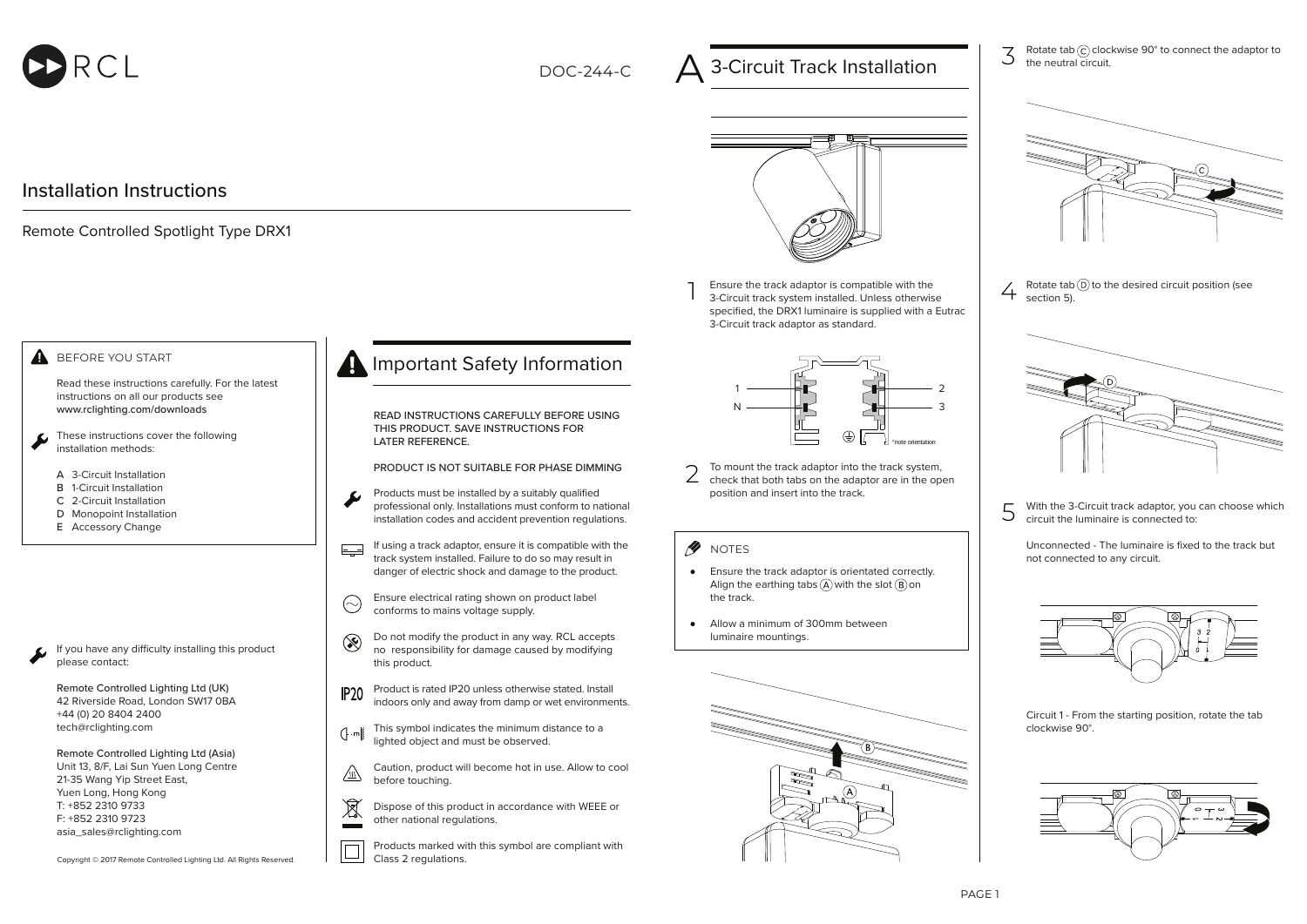$6 \overline{6}$  Circuit 2 - From the starting position, rotate the tab anti-clockwise 90°.



Circuit 3 - From the starting position, pull tab down  $(1)$ and rotate the tab anti-clockwise  $90^{\circ}$  (2).





The Eutrac 3-Circuit track adaptor is compatible with a number of different 3-Circuit track systems including Eutrac, Erco & iGuzzini systems. For further options, please contact RCL.



1 Ensure the track adaptor is compatible with the 1-Circuit track system installed. Unless otherwise specified, the DRX1 luminaire is supplied with a Eutrac 1-Circuit track adaptor as standard.

1 Circuit



2 To mount the track adaptor into the track system, check that both tabs on the adaptor are in the open position and insert into the track.

### *M* NOTES

- Ensure the track adaptor is orientated correctly. Align  $\bullet$ the earthing tabs  $\widehat{A}$  with the slot  $\widehat{B}$  on the track.
- For multiple fixtures, allow a minimum of 300mm between luminaire mountings.



## 1-Circuit Track Installation  $\begin{array}{|c|c|} \hline \text{ } & \text{ } & \text{ } & \text{ } \\ \hline \end{array}$  2-Circuit Track Installation

1 Ensure the track adaptor is compatible with the 2-Circuit track system installed. Unless otherwise specified, the DRX1 luminaire is supplied with a Eutrac 2-Circuit track adaptor as standard.

To mount the track adaptor into the track system, check that both tabs on the adaptor are in the open position and insert into the track.

2 Circuit



## **Monopoint Installation**



1 The monopoint fixture requires a minimum clearance distance of 200mm above and around the mounting point and a ceiling material thickness of 3-35mm.



Mark up the ceiling and cut a circular hole 112-115mm  $2$  Mark up tries



#### $\bigcap_{m=1}^{\infty}$   $\bigcap_{m=1}^{\infty}$   $\bigcap_{m=1}^{\infty}$

 $\overline{3}$  For multiple installations, ensure a minimum distance<br>of 300mm between mounting points of 300mm between mounting points.



 $\angle$  Insert the mounting ring into the hole so that it sits flush with the ceiling.



 $5$  Holding the mounting ring in place, insert a fixing clip<br>into a slot on the mounting ring into a slot on the mounting ring.



 $6<sup>5</sup>$  Slide the fixing clip down the slot until it hits the ceiling material ceiling material.



7 Insert fixing studs into mounting ring holes and, using a 2.5mm hex screwdriver, secure the clip in place. Repeat this process for each fixing clip.

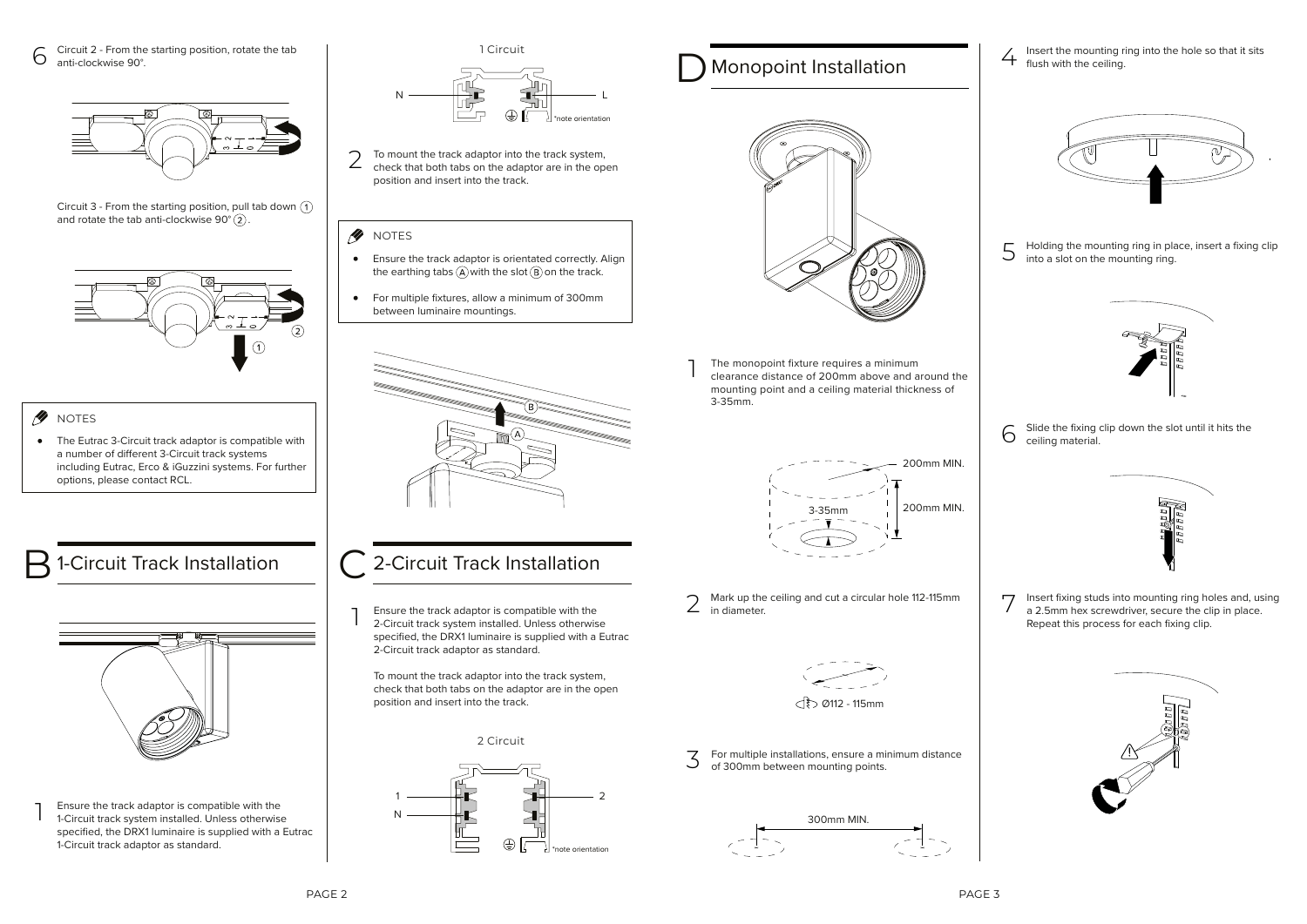- 8 Ensure that the luminaire is securely installed, with the fixing clips firmly against the ceiling material.
	- Х
- **A** WARNING
- If for any reason the mounting ring cannot be fitted  $\bullet$ securely, stop the installation and contact RCL.
- 9 Run mains voltage cable to the hole and connect to the luminaire using an electrical connector (not supplied).



10 For projects that require DMX or DALI control, a 3-way connector will be present on the monopoint head.



- NOTES
- **•** For further instructions on DMX wiring and installation, please refer to DOC-083.
- DMX cable runs must be terminated using a 1W 120 Ω resistor that is connected to the last 3-way connector in the spotlight chain.



11 If DMX or DALI control is specified, run appropriate cable to the mounting hole and connect to the monopoint head using the 3-way connector supplied.

12 Insert the control gear through the mounting ring onto the upper surface of the ceiling.



13 Insert DRX1 Monopoint head into mounting ring.



Twist spotlight clockwise and pull down gently to lock<br>14 in place.



- Ensure that the monopoint head studs locate securely in the mounting ring hooks, as shown below. 15 Ensure that the monopoint head studs locate securely<br>
15 in the mounting ring hooks, as shown below.<br>
<u>Cacessory Change</u>
	- $\circledcirc$  $\circledcirc$ O  $\circledcirc$  $\circ$  $\circ$  $\subset$
- For multiple fixtures, Align primary hooks (denoted by  $\log_{\text{n}}$  For multiple fixtures, Align primary hooks (denoted by a directional arrow) perpendicular to a feature such as a wall or trough edge to ensure all fixtures will align.



1 DRX1 accessories work in conjunction with the MEC-660 Accessory Clip. To ensure that the accessory is safely held in place at all times, combine the accessory with the clip.



2 Using the finger grips on the outside of the clip, raise the accessory into the can of the DRX1 until it meets the LED module.



 $\overline{3}$  To hold the accessory clip safely in place, rotate it<br>clockwise until it locks with the fitting. clockwise until it locks with the fitting.